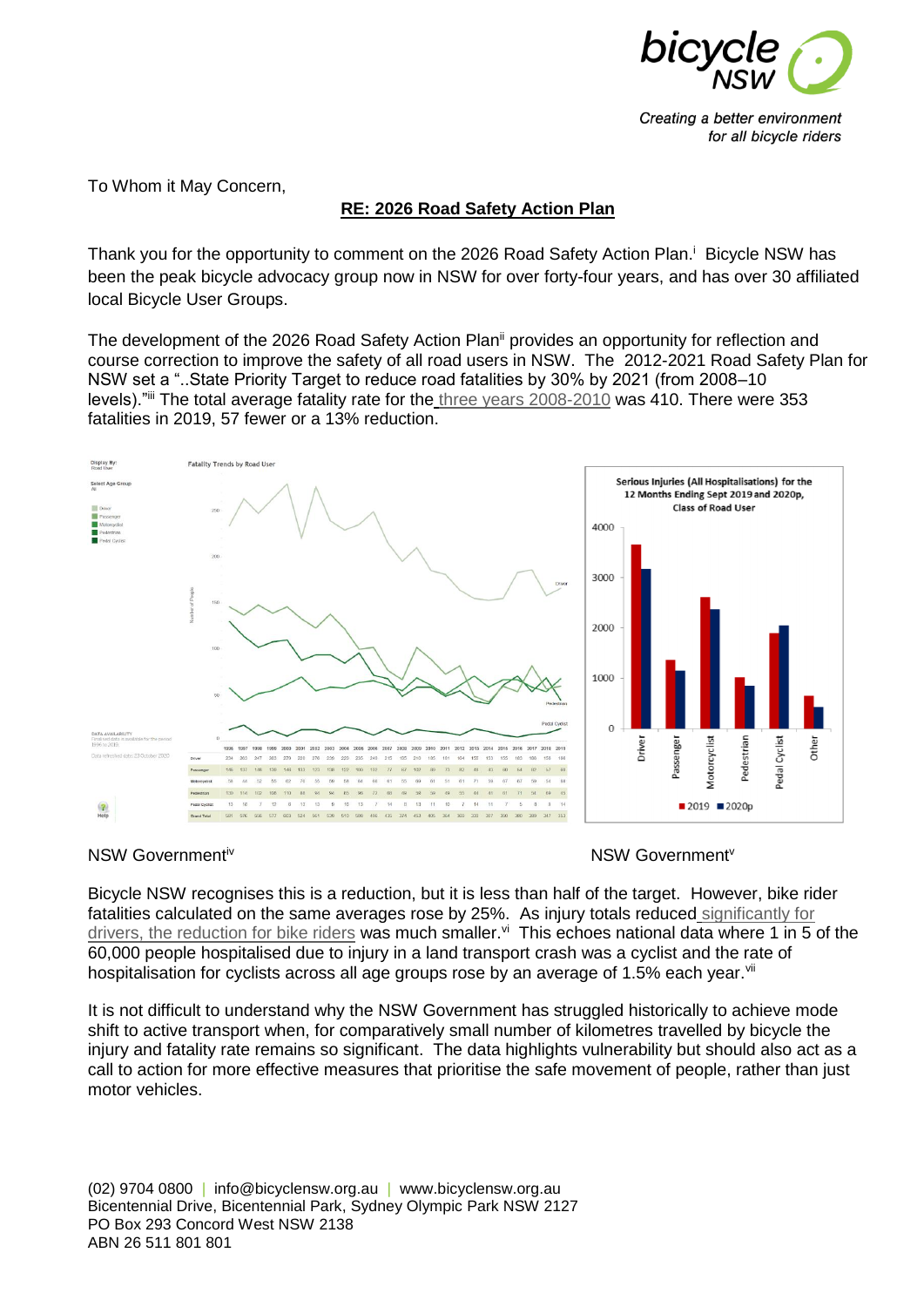



If the strategic approach to road safety does not shift, State plans for emission reductions and increased use of active travel will also fail. People who do not feel safe to walk and cycle in road related environments will continue to travel by motor vehicle. Mode-shift targets are:

- critical to Future Transport 2056 Planix
- the achievement of net zero emissions by 2050 set out in the NSW Climate Change Policy Framework.<sup>x</sup>
- and to health improvement from reducing inactivity.



Sometimes it helps to visualise the data, and each of the issues highlighted graphically represents an opportunity for road safety strategy to help transform NSW for the better.



Bicycle NSW appreciates the principles espoused in the Movement and Place framework referred to in the draft National Road Safety Strategy. They are reflected in a range of the policies of Transport for NSW particularly the [Movement and Place Framework.](http://www.transport.nsw.gov.au/industry/nsw-movement-and-place-framework)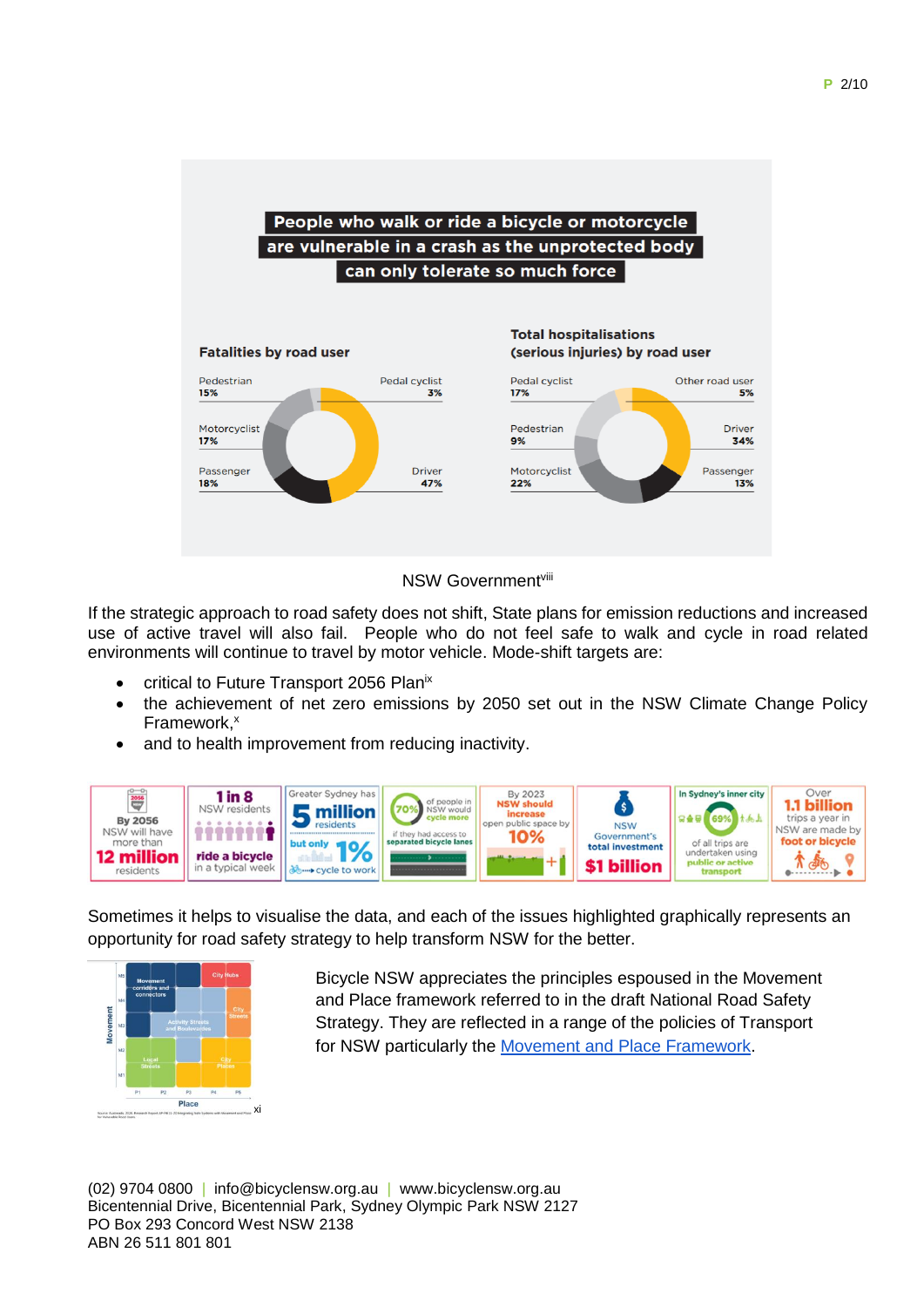Continuing with the 'current plan' condemns us to fall short of the targets that have been set. It also fails to maximise the benefit this framework and excellent NSW policies such as the Providing for Walking and Cycling in Transport Projects Policy CP21001<sup>xii</sup> and the Road User Space Allocation Policy CP21000<sup>xiii</sup>. Now is the time to reflect, reset and take action to ensure zero road fatalities becomes a reality, not just a target.

The Road Safety Plan 2021 adopts the internationally recognised Safe System approach, which is a holistic and proven approach that considers how people vehicles, speeds and roads work together to create a safe system. The system acknowledges:

- The human body has physical limits to withstanding the impact of a crash
- People sometimes make mistakes but this shouldn't cost anyone their life.
- Roads, roadsides, travel speeds and vehicles need to be designed to help avoid a crash or reduce the impact of a crash if it happens.
- Road safety is a shared responsibility. We all need to make decisions with safety in mind, from the design of our roads and vehicles, investment, laws and education, to each road user acting safely every day.



# Transport for NSW, Road Safety Plan 2021<sup>xiv</sup>

How can we enhance road safety in NSW, learning from the Road Safety Plan 2021, and doing better?

### **Safe Vehicles**

The 'Safe vehicles' focus has been on motor vehicles and the safety of the passengers inside them, but it fails to address the hazards posed to bike riders and pedestrians by bigger vehicles, bull-bars, blind spots, heavy vehicles without safety measures such as side underrun protection or blind spot detection.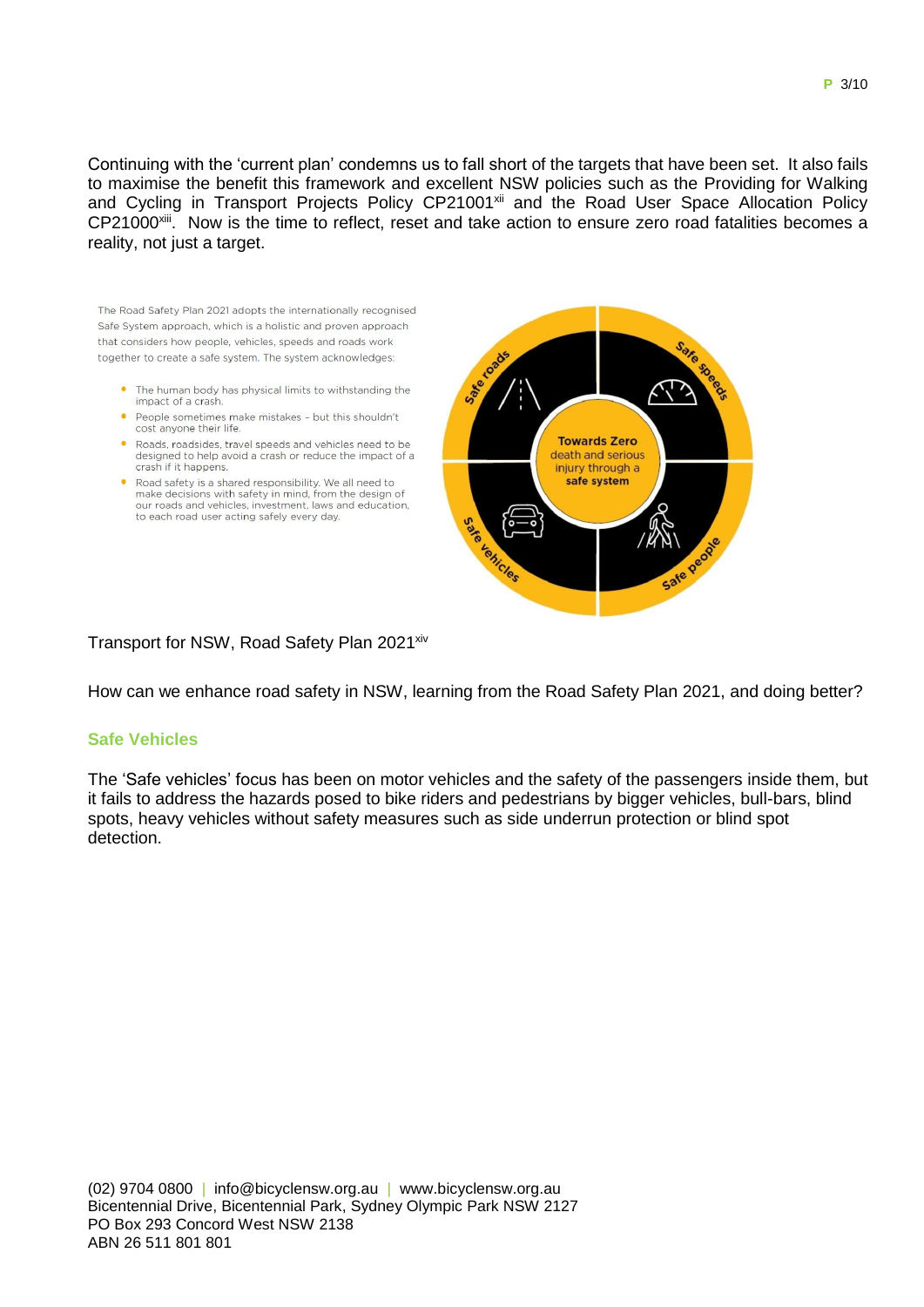Around 18% of all NSW road crash deaths (64 in 2019) involved a heavy vehicle although only 2.5% of motor vehicles registered in NSW and 8.3% per cent of vehicle kilometres travelled in NSW are by heavy vehicles.<sup>xv</sup> Bicycle NSW<sup>xvi</sup> and the National Road Safety draft strategy<sup>xvii</sup> call for regulation and heavy vehicle safety technologies including:

- Side (to protect pedestrians and cyclists from going under heavy vehicles) and rear (to reduce the intrusion into a car's passenger compartment) underrun protection systems
- Autonomous Emergency Braking
- Fatigue Monitoring systems
- Lane Departure Warning systems
- Enhanced vehicle visibility markings
- Enhanced driver's field of view through the introduction of blind spot information system
- Anti-lock braking/Electronic braking systems
- Electronic Stability and anti-rollover
- Cabin rollover protection"<sup>xviii</sup>

The NSW Government knows what needs to be done, the Heavy Vehicle National Law Review<sup>xix</sup> largely agrees, and similar international standards have been in place for years, but people are still waiting for the legislation and enforcement they need to keep them safe - even as construction booms and heavy vehicle movements increase.

'Helping people choose safe vehicles'xx could also undermine overall road safety unless this is managed carefully. Purchasers will invariably select motor vehicle features that prioritise their safety and that of their passengers, even if that increases the risk to other road users. Targeting the removal of older vehicles from the road will not improve bike rider and pedestrian safety if newer vehicles are larger, have more external features or on-board operating systems that prioritise driver and passenger safety over all other road users. NSW needs strong regulation to ensure vehicle safety features and operating systems maximise the safety of road users endangered by a motor vehicle, not just its passengers and drive. Road safety isn't enhanced if what makes vehicles safer for drivers and passengers increases the risks for bike riders and pedestrians.

Bicycle NSW recommends State legislation be implemented requiring all heavy vehicles to conform with the safety standards set out by the National Office of Road Safety within two years, and that all contracts for NSW Government projects require that contractors conform with these measures.

Bicycle NSW recommends State legislation to regulate vehicle features, additions and operating systems to reduce hazards posed to other road users, especially bike riders and pedestrians.

# **Safe Roads**

Until COVID-19, 'Safe roads' appeared to almost exclusively focus on the safety of motor vehicle operators and occupants. From audio-tactile markings, the installation of Armco cable barriers (often narrowing or removing road shoulders used by bike riders or preventing drivers from crossing the midline to bass riders safely), multi-billion dollar investments in motorways and tunnels that exclude bike riders - all whilst most 'bike infrastructure' amounted to painted lines in door zones or stencils on roadways.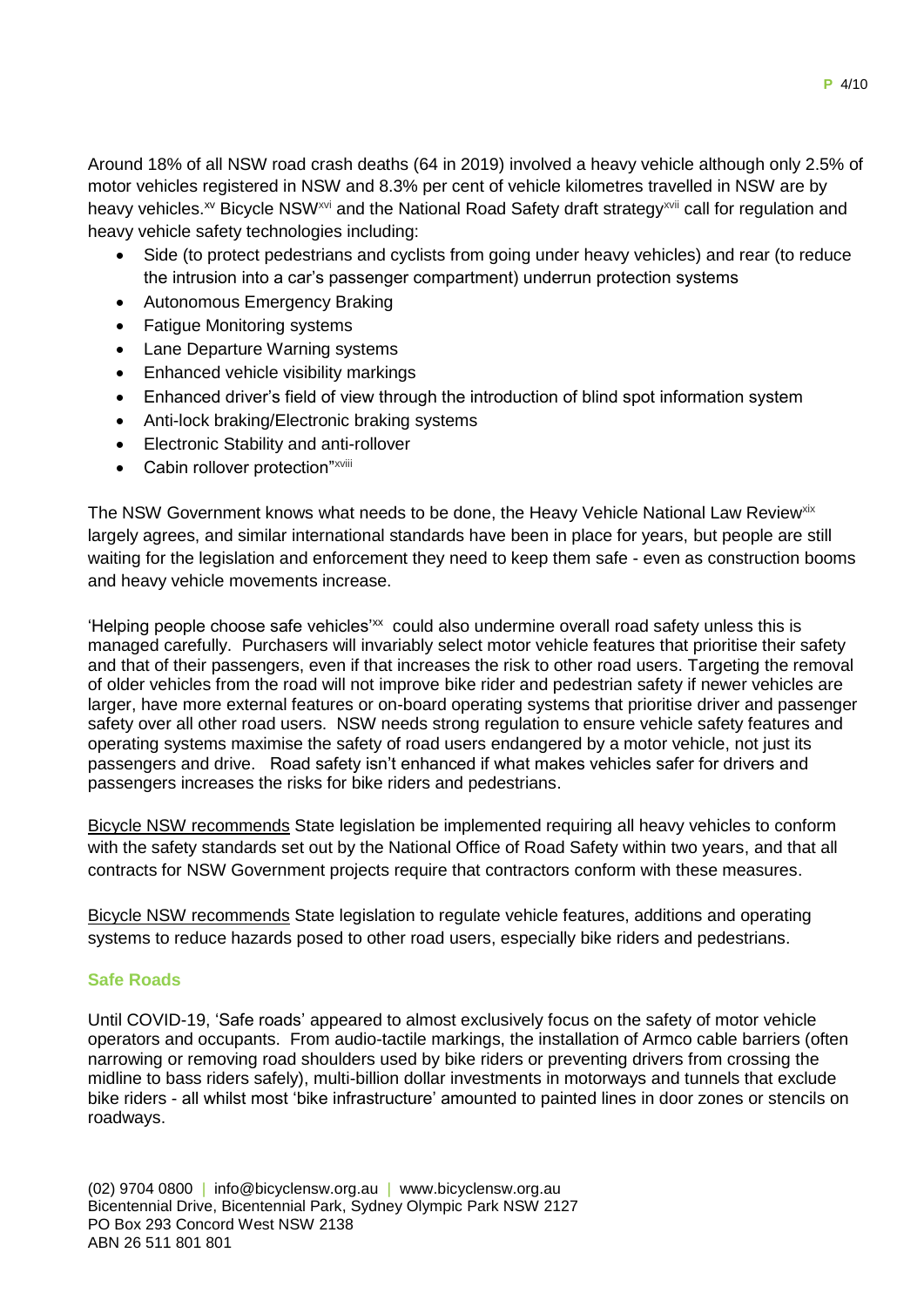The new Road User Space Allocation Policy CP 2100<sup>xxii</sup> requires that:

"Transport for NSW allocates physical and temporal road user space safely and equitably to support the movement of people and goods and place objectives."

This is supposed to be done in such a way as to avoid adverse impacts on road safety for all road users including vulnerable road users, the loss of space for walking, and an overall increase in general traffic lanes for private motorised vehicles. <sup>XXIII</sup> In a similar manner to the draft National Strategy, road infrastructure planning and investment should be linked to safety improvement,<sup>xxiv</sup> and this must include bike rider safety. If followed, these policies would make roads far safer for bike riders.

Creating infrastructure for movement corridors that neglect the needs of bicycle riders has seen Armco wire barriers installed on high speed and rural roads in NSW in such a way they:

- Remove or narrow the road shoulder so it has become unusable for bicycle riders
- Prevent motor vehicle operators crossing the mid-line of the road, to safely pass bicycle riders and comply with minimum passing laws
- Increase the risk of injury to bicycle riders if they crash or a pushed into these barriers by drivers

There are rapid, low-cost changes that can be made to road infrastructure within 1-2 years to make cycling safer including:

- Reducing speed limits
- Using audio-tactile line markings and double lines on motorways to deter egress from road lanes into cycling lanes or the road shoulder, as well as to alert fatigued drivers
- Altering the placement of parking so that painted bike lanes are protected by parked cars, rather than bicycle riders being allocated the door zone and protecting parked motor vehicles
- Replacing pedestrian lanterns with dual bike and pedestrian lanterns to enable safe, legal road crossing

Bicycle NSW recommends the new Road User Space Allocation Policy CP 2100<sup>xxv</sup> be followed.

Bicycle NSW recommends allocating 10% state transport budget for cycling infrastructure,<sup>1</sup> requiring every transport project deliver positive provisioning for bike riders, and prioritising safe separation.

Bicycle NSW recommends when infrastructure planning and investment is made in the road related environment, it must be to enhance the safety of all road users. Roads do not become safer by trading the lives of bicycle riders, to make motor vehicle operators safer.

Bicycle NSW recommends incentivising the rapid deployment of existing, low-cost, technologies and treatments to improve the road related environment for bike riders.

<sup>1</sup> <sup>1</sup> A further 10% ought to go to pedestrian infrastructure – but we will leave pedestrian advocates to develop this point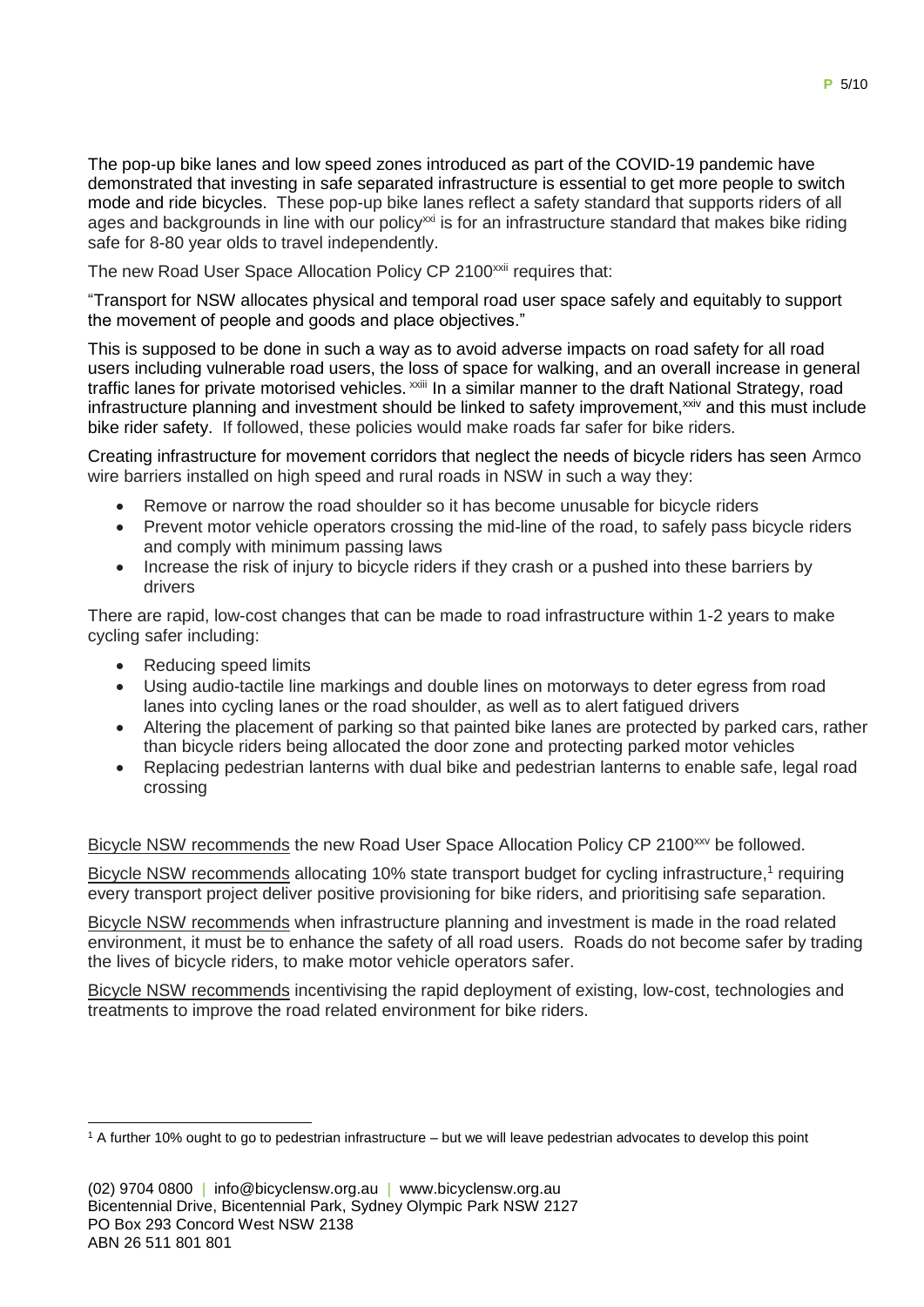### **Safe Speeds**

'Safe speeds' are an excellent idea and reducing the speed motor vehicles travel at can make a big difference to the outcome of road crashes. However, the focus of speed enforcement on NSW roads remains on keeping motor vehicle drivers and passengers safe.

Cameras and speed traps are usually set on State and arterial roads, enforcing speed limits of between 50-100km/ hour. Whilst crashing at these speeds in modern vehicles may be survivable for drivers and their passengers, the outcomes for bike riders are invariably fatal. Statistics show at 50km/h, the average speed of suburban streets in Australia, the risk of a pedestrian or cyclist dying in an accident with a motor vehicle is 55%, this drops to 25% at 40km/h and 5-10% at 30km/h.xxvi



Whilst the safest speed for bike riders and pedestrians is 30km/h or below, little enforcement is carried out to keep suburban, neighbourhood and town speeds safe, meaning changing signs alone is likely to have little immediate impact. NSW drivers accustomed to travelling at higher speeds are also unlikely to change their behaviour quickly if the only speed control measure introduced is a road sign.

Bicycle NSW appreciates reconfiguring roads or employing sufficient police could be prohibitively expensive. However, COVID measures have seen innovative, inexpensive measures deployed in the road environment to calm traffic including installing pop-up cycleways, pop-up dining areas, using planter boxes, pop-up bike parking and car parking to narrow roadways so as to reduce travel speeds whilst improving community amenity.

Bicycle NSW recommends using a combination of traffic calming, speed signs and enforcement to reduce travel speeds in suburbs and local neighbourhoods to 30 km/hr.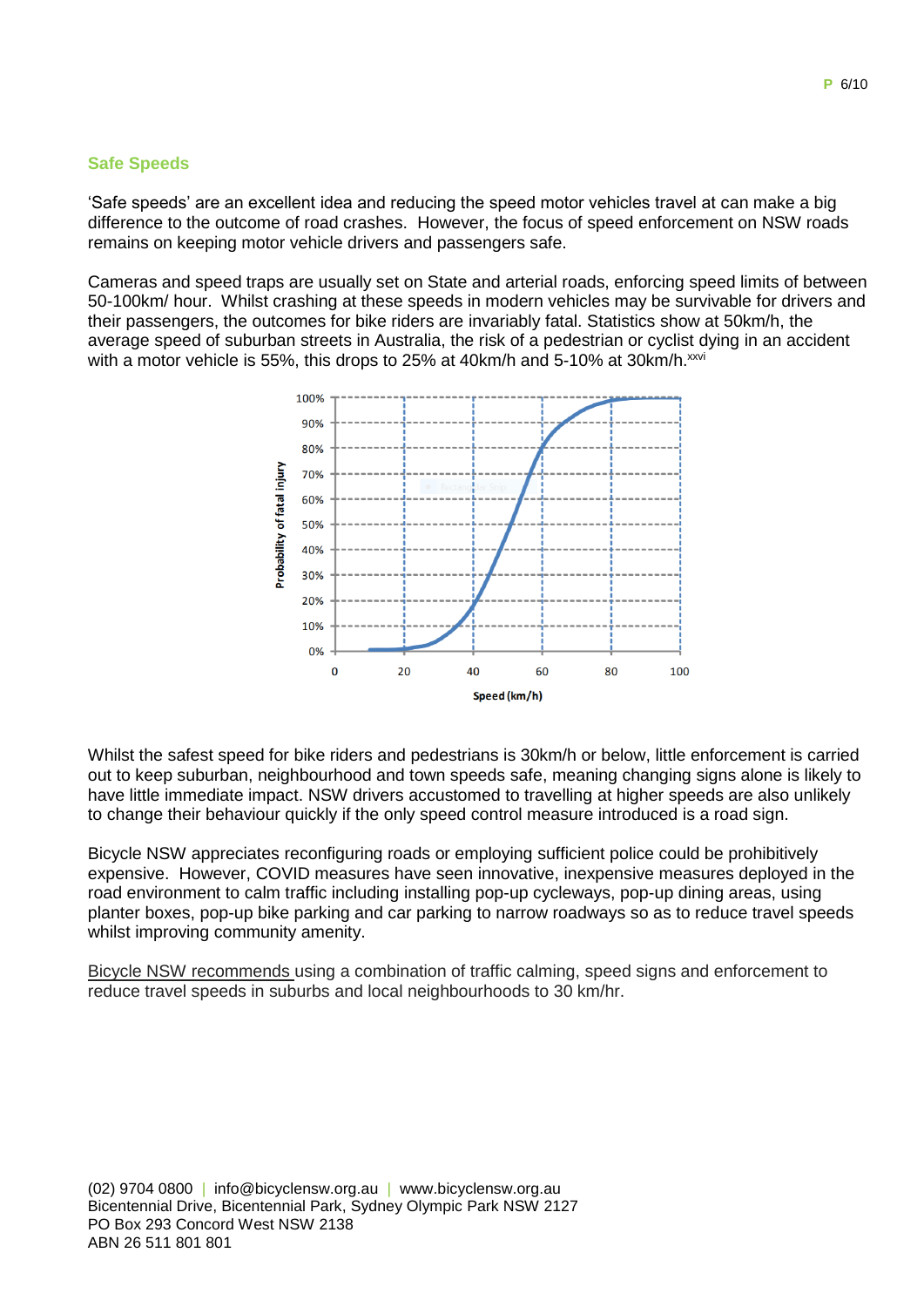### **Safe People**

Education, licensing systems and enforcement all have a place in making people safer on the road, but opportunities are being missed. Australia has proven adept at changing health and safety behaviour when it commits to a multi-faceted approach. From seat belt wearing, smoking cessation, HIV & Aids, drink driving and now COVID-19 control measures – Australia is one of the most successful countries at improving human health and safety through multi-faceted approaches to law, policy, enforcement and behaviour change.

To date bike rider safety hasn't been taken seriously in NSW. Weak, transactional or victim-blaming road safety campaigns, xxvii a failure to educate new drivers and those renewing licenses, missed opportunities to educate on social media when those expressing aggression towards bike riders and pedestrians on government and Police feeds are self-identifying their need for education and behaviour change. In the face of these deficits Bicycle NSW invested significant resources in developing a road safety campaign for the Centre for Road Safety. When efforts to get it delivered failed, we created Safety on Spokes,<sup>xxviii</sup> a campaign that won cross party and multi-road user support.

Of the 308 people killed on NSW roads in 2019, 14 or 4% were cyclists,<sup>xxix</sup> however journeys by bike represent far less than 1% of kilometres travelled. Based on 2019 data, 12.9% of people in NSW rode a bike in the last week, or 0.6 million people.<sup>xxx</sup>. However 81% of these rode for recreational purposes and 72% of respondents in NSW stated they were not interested in riding for transport.<sup>xxxi</sup> Given the high proportion of bike riding that takes place in parks and off road environments for recreation, the road toll for bike riders is disproportionately high. Disturbingly, in spite of lockdowns in several states during 2020, and fatality reductions for all other types of road user, bike rider fatalities in 2020 remained the same as for 2019.

Instead of a multi-faceted approach to bike rider safety, campaigns in NSW focus on helmet wearing, hi-vis and messages that bike riders can somehow 'transact' for safer motorist behaviour through hyper-vigilance and perfect observance of road rules. Little to no effort has been applied by the National or NSW Government to educating or campaigning on motorist behaviour change. Personal protective equipment is the least effective measure in the hierarchy of controls for achieving safety, and most deceased bike riders in road crashes were wearing helmets when they died.

The focus of policing and road safety data in NSW is on alcohol, speed and fatigue and more recently mobile phone use. However, law breaking, negligent, and deliberately aggressive driving are a common bike rider experience, cause of crashes and are rarely acted on by NSW Police. Bicycle NSW hoped the introduction of minimum passing legislation in NSW would improve bike rider safety. Unfortunately, as 2019 data reflects, NSW Police are more focused on enforcement activity to penalise bike riders than on enforcement to keep them safe.<sup>xxxii</sup> Efforts by bike riders to report close passed to NSW Police or Crime Stoppers are usually unsuccessful, or even met with retaliatory efforts by NSW Police to try to book the rider for not travelling in the gutter. At present no incentives or sanctions exist for Transport for NSW, the Centre for Road Safety or NSW Police for improving bike rider safety or reducing fatalities and injuries.

Road configurations such as urban intersections with high traffic volumes, and speed limits up to 100 km/h contribute to 'T-bone' or side impact crashes. Pedestrians, cyclists and motorcyclists are particularly vulnerable at intersections and make up over 45% of the fatalities.<sup>xxxiii</sup> In countries such as the United Kingdom, advanced stopping lines and cycle super-highways have been retro-fitted into the road environment to make bicycle riding safer.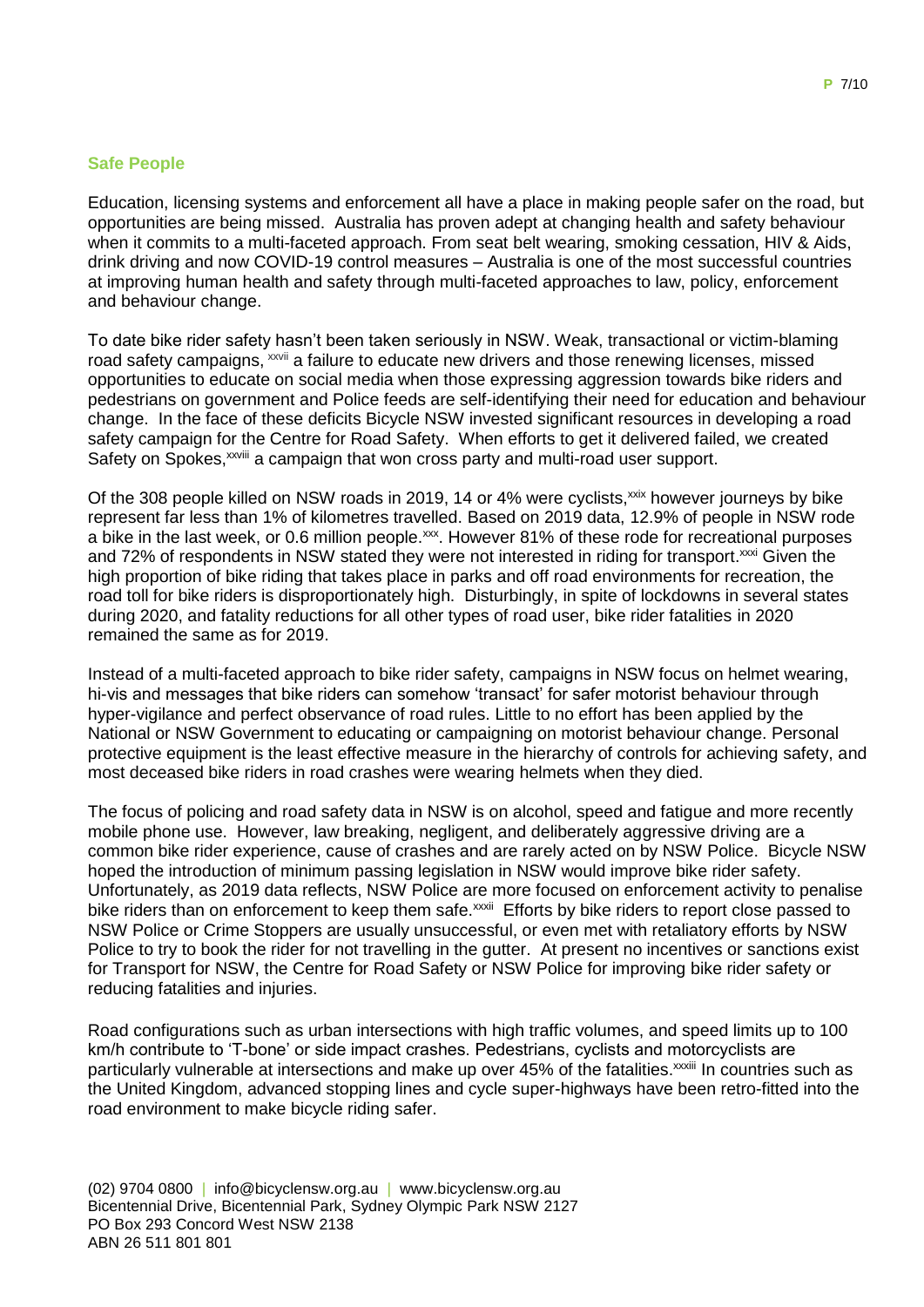The fatality rates for bike based workers has further highlighted the unsafe infrastructure, road user behaviour and workplace practices.<sup>xxxiv</sup>

Bicycle NSW has had to work hard and for too long to have the deaths of these riders taken seriously. Unfortunately, the safety issues faced by food delivery riders have become emblematic of poor community attitudes towards bike riders. Too often media, police and government discourse has portrayed bike riders as not belonging on the road, law breaking, erratic and annoying. Social media feeds and commentary on news, government and police sites contain abundant evidence of the poor and aggressive attitudes towards bike riders. Community attitudes and culture need changing urgently,<sup>xxx</sup> if Australian road safety is to be improved and targets for mode shift to bike riding achieved.

Bicycle NSW recommends the NSW Government seek the advice of non-government forum of Cycling and Walking Australia and New Zealand. Representatives from every state already have a clear picture of road rules, infrastructure and enforcement issues that are hazardous for bike riders, and in many issues a set of sensible approaches and solutions ready for government to trial or implement.

Bicycle NSW recommends trialling new measures aimed at improving bike rider safety, as well as tving funding allocation to road safety performance, including reducing bike rider fatalities and injuries.

Bicycle NSW recommends all NSW and mandate safer work practices for the food delivery sector and bike based workers.

Bicycle NSW recommends Transport for NSW take the lead and develop a high impact road safety education campaigns to promote safe driving around bicycle riders, and that ongoing measurement be undertaken to determine the impact, and adjust messages to improve road safety culture and attitudes towards bike riders.

## **Policy**

Excellent policies have been written that, if followed, would make NSW the best and safest state for bicycle riders. These include:

- RMS 2013 supplements to the Australian Standards including AS1742 Part 9: Bicycle facilities
- Providing for Walking and Cycling in Transport Projects Policy CP21001<sup>xxxvi</sup>
- Road User Space Allocation Policy CP21000xxxvii

The same can be said of the Austroads Guides and Australian Standards that have been written, but too often are poorly followed, or totally ignored.

- Austroads Guide to Temporary Traffic Management*<sup>2</sup>*
- Austroads Guide to Road Design $3$
- Austroads Guide to Road Safety<sup>4</sup>
- Austroads Guide to Road Design Part 6A Walking & Cycling<sup>xxxviii</sup>
- Australian Standards:
	- o AS2890.3 Parking Facilities: Part 3 Bicycle Parking Facilities
	- o AS1742 Manual of Uniform Traffic Control Devices
	- o AS1743 Road Signs Specifications

<sup>1</sup> <sup>2</sup> Austroads Guide to Temporary Traffic Management (2019) [Online 1/4/2020] <https://austroads.com.au/publications/temporary-traffic-management/agttm-set>

<sup>3</sup> Austroads Guide to Road Design (2019) [Online 1/4/2020] <https://austroads.com.au/publications/road-design/agrd-set>

<sup>4</sup> Austroads Guide to Road Safety (2019) [Online 1/4/2020] <https://austroads.com.au/publications/road-safety/agrs-set>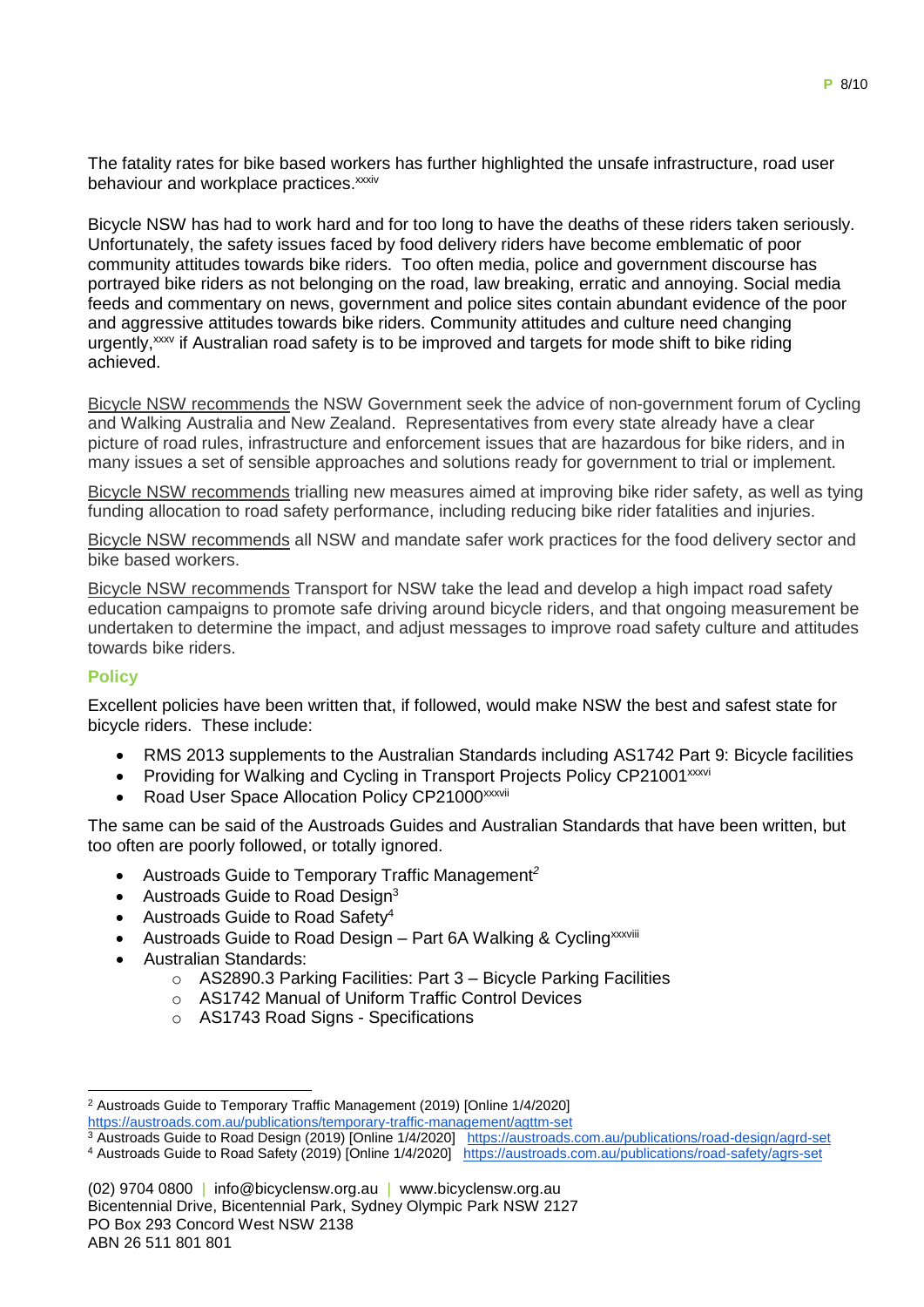Most of the problems are not to be found in policy, but rather investment, implementation and the priority given to motor vehicle users over all other road users. If the target for zero road deaths is pushed out till 2050, the priority given to funding and implementing excellent policies will remain very low.

Bicycle NSW recommends the NSW Government and its contractors be required to follow the standards set down, report transparently on compliance and safety issues.

For too long road safety has neglected the needs of bike riders, even as NSW Government plans, policies and priorities need more people to ride bikes for transport. The COVID-19 pandemic has shown that NSW is capable of effective leadership and innovation that has transformed the road related environment and bike rider safety in some areas. This has led to mode shift, and the lessons learned could help transform this road safety policy and implementation to ensure that more road users make it home safely.

Yours faithfully,

Bastien Wallace – BA LLB General Manager of Public Affairs, Bicycle NSW

<https://towardszero.nsw.gov.au/mediadownload/46/road-trauma-snapshot>

<sup>i</sup> NSW Government, Towards Zero, 2026 Road Safety Action Plan, [Online as at 15/4/2021] https://towardszero.nsw.gov.au/2026plan?fbclid=IwAR0t -1

[UgPi61Oa8BN7\\_PWOFZ4Fh\\_PrG0tH8kznamAjx7U7dEAsYgl9lDlBc](https://towardszero.nsw.gov.au/2026plan?fbclid=IwAR0t_-UgPi61Oa8BN7_PWOFZ4Fh_PrG0tH8kznamAjx7U7dEAsYgl9lDlBc)

ii NSW Government, Towards Zero, 2026 Road Safety Action Plan, [Online as at 15/4/2021] [https://towardszero.nsw.gov.au/2026plan?fbclid=IwAR0t\\_-](https://towardszero.nsw.gov.au/2026plan?fbclid=IwAR0t_-UgPi61Oa8BN7_PWOFZ4Fh_PrG0tH8kznamAjx7U7dEAsYgl9lDlBc)

[UgPi61Oa8BN7\\_PWOFZ4Fh\\_PrG0tH8kznamAjx7U7dEAsYgl9lDlBc](https://towardszero.nsw.gov.au/2026plan?fbclid=IwAR0t_-UgPi61Oa8BN7_PWOFZ4Fh_PrG0tH8kznamAjx7U7dEAsYgl9lDlBc)

iii Transport for NSW, Road Safety Plan 2021, NSW Government [Online as at 9/4/2021]

<https://towardszero.nsw.gov.au/sites/default/files/2018-02/road-safety-plan.pdf>

iv NSW Government[, Crash and casualty statistics -](https://roadsafety.transport.nsw.gov.au/statistics/interactivecrashstats/nsw.html?tabnsw=5) NSW general view; Fatality trends by road user [online as at 9/4/2021] [https://roadsafety.transport.nsw.gov.au/statistics/interactivecrashstats/nsw.html?tabnsw=5.](https://roadsafety.transport.nsw.gov.au/statistics/interactivecrashstats/nsw.html?tabnsw=5)

v NSW Government, Transport for NSW, Quarterly Bulletin of Serious Injury Crash Data Quarter ending September 2020 (preliminary) [online as at 15/4[\] https://roadsafety.transport.nsw.gov.au/downloads/serious-injuries-sep2020-quarter.pdf](https://roadsafety.transport.nsw.gov.au/downloads/serious-injuries-sep2020-quarter.pdf) vi In 2020 14 bike riders died in NSW

vii AIHW, R Kreisfeld & JE Harrison (2019) *Pedal cyclist deaths and hospitalisations 1999–00 to 2015–16* (2019), Injury Research and Statistics Series Number 123 Cat. no. INJCAT 203. Australian Government, Canberra [Online as at 9/4/2021] <https://www.aihw.gov.au/getmedia/fbff1344-6b3f-4b2a-8649-fb879dcd69ab/aihw-injcat-203.pdf.aspx?inline=true> viii NSW Government, Towards Zero, Road trauma in NSW—a snapshot [online as at 15/4/2021]

ixNSW Government, Future Transport 2056 [Online 1/4/2020] [https://future.transport.nsw.gov.au/plans/future-transport](https://future.transport.nsw.gov.au/plans/future-transport-strategy/future-transport-greater-sydney)[strategy/future-transport-greater-sydney,](https://future.transport.nsw.gov.au/plans/future-transport-strategy/future-transport-greater-sydney) Points 3-5

<sup>x</sup> NSW Government, NSW Climate Change Policy Framework [Online as at 15/4/2021] [https://www.environment.nsw.gov.au/-](https://www.environment.nsw.gov.au/-/media/OEH/Corporate-Site/Documents/Climate-change/nsw-climate-change-policy-framework-160618.pdf) [/media/OEH/Corporate-Site/Documents/Climate-change/nsw-climate-change-policy-framework-160618.pdf](https://www.environment.nsw.gov.au/-/media/OEH/Corporate-Site/Documents/Climate-change/nsw-climate-change-policy-framework-160618.pdf) xilnfrastructure and Transport Ministers, Commonwealth of Australia, National Road Safety Strategy 2021-30 [online as at 22/3/2021] [https://www.officeofroadsafety.gov.au/sites/default/files/documents/draft-national-road-safety](https://www.officeofroadsafety.gov.au/sites/default/files/documents/draft-national-road-safety-strategy.pdf)[strategy.pdf](https://www.officeofroadsafety.gov.au/sites/default/files/documents/draft-national-road-safety-strategy.pdf) Page 7